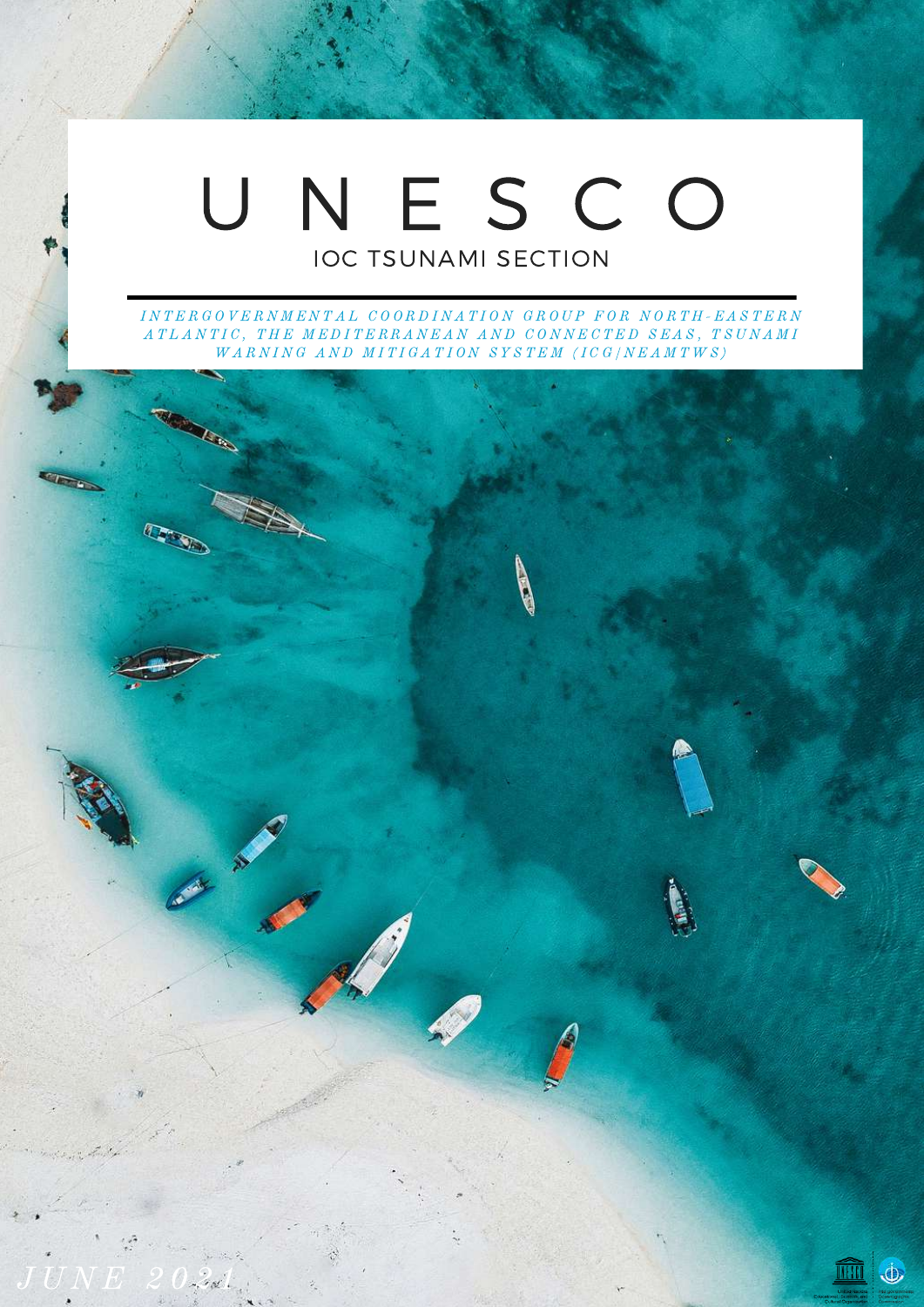## S U M M A R Y

The Snapshots aim to bring the work of the IOC UNESCO REGIONAL **Tsunami Ear l y Warnin g Sy s tem (TEWS) to a wider audience. Thi s projec t** of the IOC UNESCO Tsunami Section takes place within the framework of **the Uni ted N at ions D ecade of O cean Sc ience for Sus tainable D evelopment and i t s g oal of a Safe O cean. I t complement s the more** specialized fact sheets by regularly highlighting actions, communities, **offi cer s , event s , Tsunami ser v i ce prov ider s and t sunami informat ion cent res .**

NEAMTWS) wa<br>f December<br>/arning System<br>/arning System<br>ystem for tsu<br>egion, and in<br>isaster Respo<br>pproach to ma<br>**ACKGROL** the Union's<br>
integrated<br>
PAGE 5 **The need to develop the Tsunami Ear l y Warnin g and Mi t i g at ion Sy s tem in the N or th-Eas tern At lant i c , the Medi ter ranean and C onnec ted Seas** (NEAMTWS) was recognized early in the European Council Conclusions **of D ecember 2007 on the development and es tabli shment of Ear l y Warnin g Sy s tems in the EU, on the es tabli shment of an Ear l y Warnin g** System for tsunamis in the North-East Atlantic and the Mediterranean region, and in the Council Conclusions on Reinforcing the Union's **D i sas ter R esponse C apac i t y of June 2008 – towards an inte g rated approach to mana g in g di sas ter s .**

#### **BAC K G R O UND: PAG E 3 -4**

#### **O UR V ISI O N: PAG E 5**

#### **O FFICIALS: PAG E 6**

## OUND: PAGE 3-4<br>
OUR VISION: PAGE 5<br>
LS: PAGE 6<br>
TSUNAMI SERVICE PROVIDERS<br>
AND TSUNAMI INFORMATION<br>
CENTRES: PAGE 7<br>
RSHIP: PAGE 8 **TSUNAMI SE R V ICE P R O V IDE R S AND TSUNAMI INF O RMATI O N CENT R ES: PAG E 7**

# **MEMB E R SHIP: PAG E 8** MEMBERSHII

# **TSUNAMI E V ENTS: PAG E 9** EVENTS: PAGE

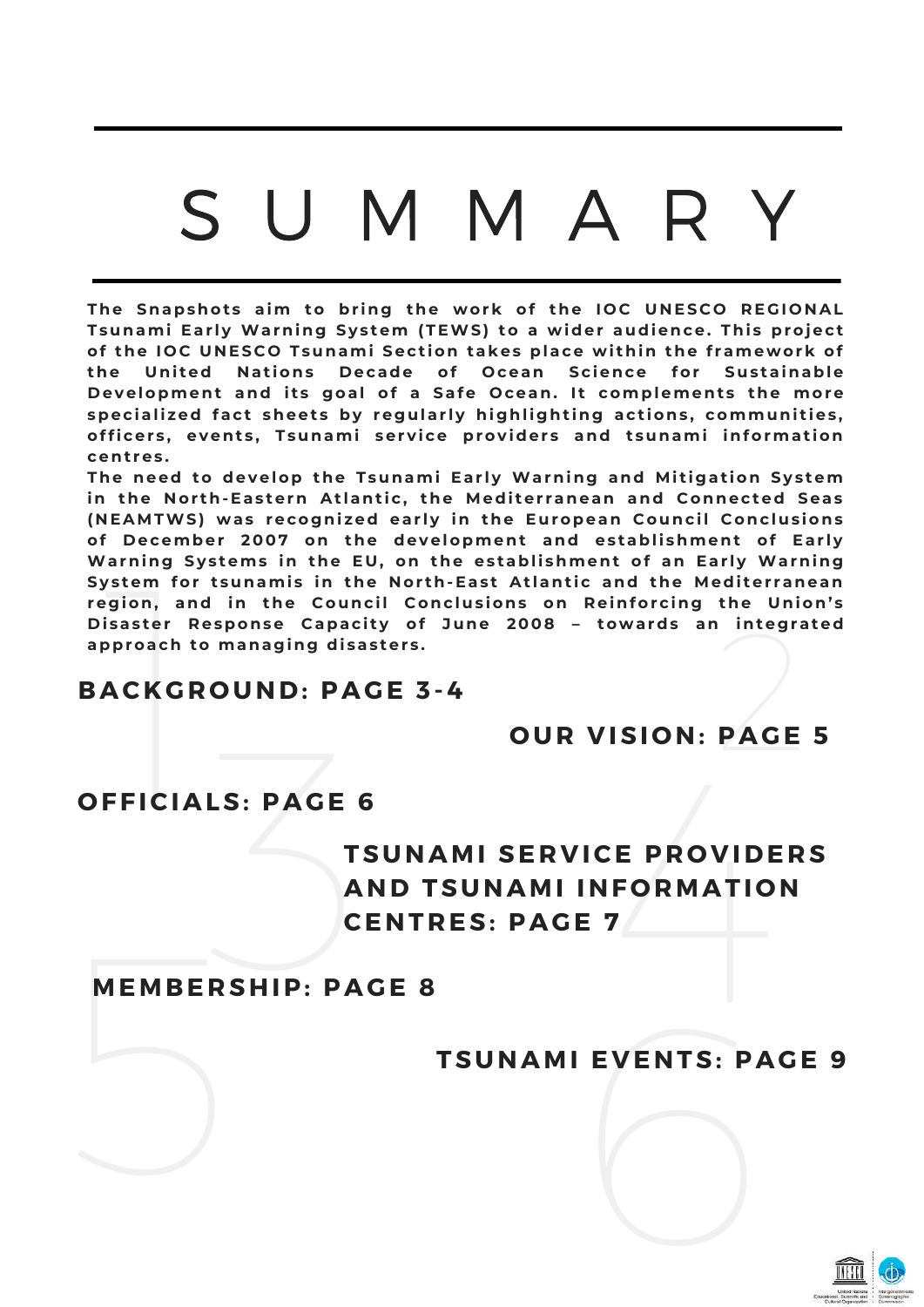**Tourist arrivals** in 2018· 286.2 Million for South Europe 23.9 Million for North Africa 63.6 Million for the Middle Fast



# WORLD **TSUNAMI** AWARENESS 5 NOVEMBER 1

3 videos have been published in collaboration with **UNDRR** for World Tsunami **Awareness Day 2020** (WTAD2020)

**NEAMTWS** contributes to the Global target G (increasing the access to multi-hazard early warning systems, disaster risk information and assessments to the people by 2030) of the Sendai Framework for Disaster **Risk Reduction** 

## **Reduce**

**Mortality** 7 GLOBAL TARGETS global population 2020-2030 Average << 2005-2015 Average

Affected people/ global population 2020-2030 Average << 2005-2015 Average

> Economic loss/ global GDP 2030 Ratio << 2015 Ratio

**Damage to critical infrastructure** & disruption of basic services 2030 Values << 2015 Values

### **Increase**

**Countries with national** & local DRR strategies **2020** Value >> 2015 Value

#### **International** cooperation

to developing countries 2030 Value >> 2015 Value

**Availability and access** to multi-hazard early warning systems & disaster risk information and assessments 2030 Values >> 2015 Valu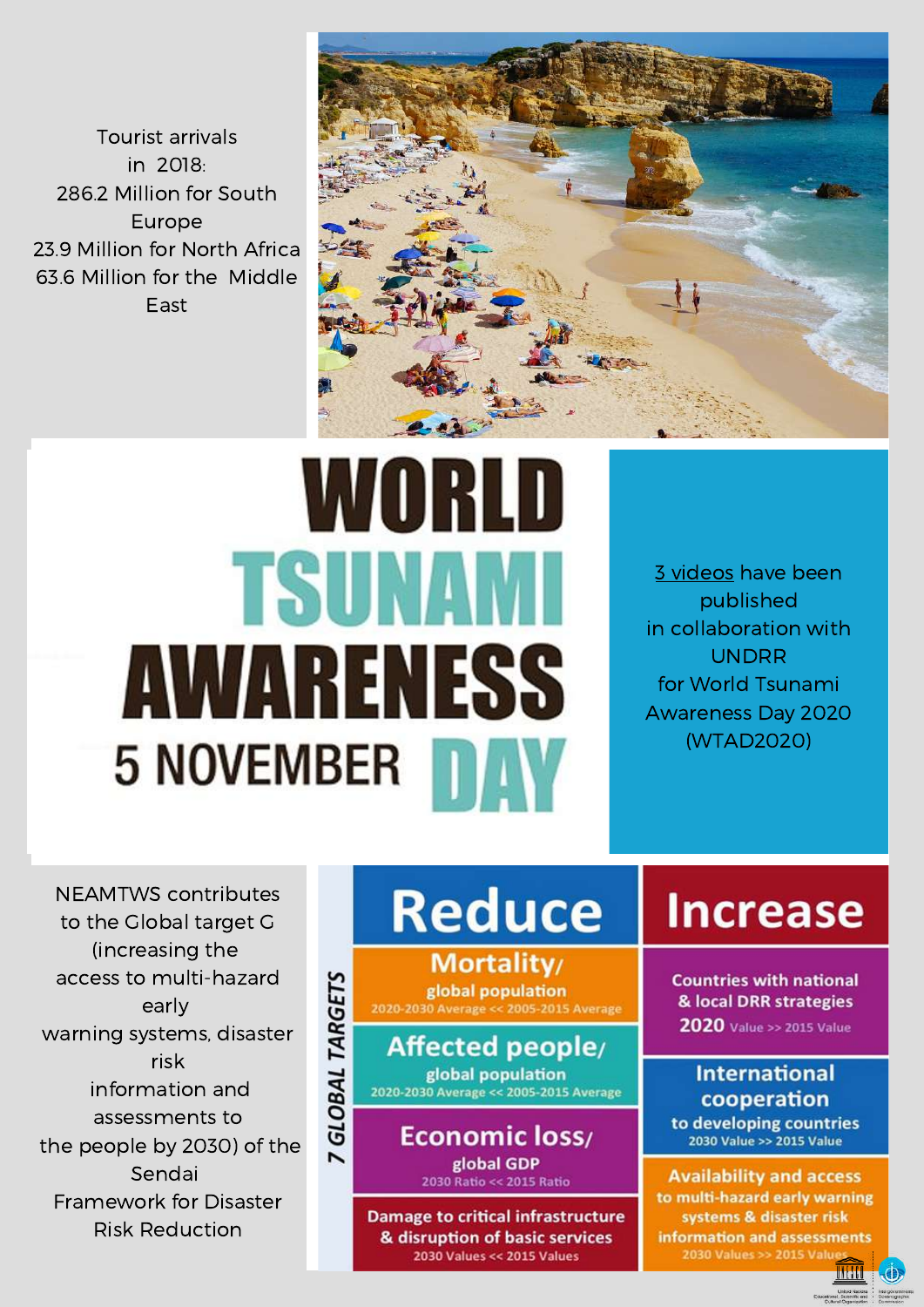Artistic impression of the [earthquake](https://www.youtube.com/playlist?list=PLWuYED1WVJIO3g5f7y_aDXtX7LVHDmoOn) and tsunami in 1755





1 of the Outcomes of the Ocean Decade is a Safe Ocean

2021 United Nations Decade<br>2030 of Ocean Science<br>2030 for Sustainable Development

The 2020 WTAD was organized as a 30-day campaign

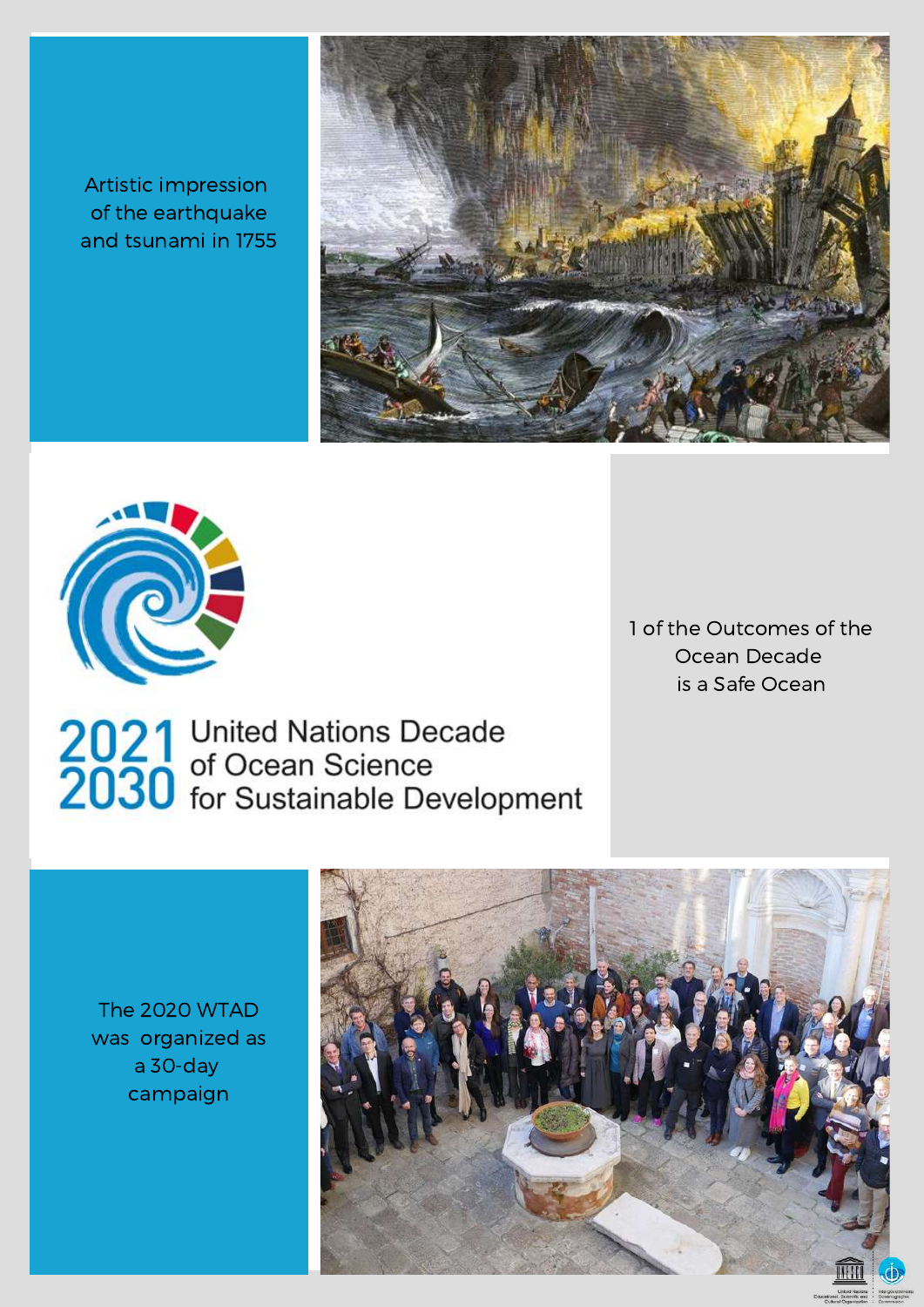

66

#### O U R V I S I O N

 $N \, O \, R \, T \, H \, \text{-} \, E \, A \, S \, T \, E \, R \, N \, \, A \, \, T \, L \, A \, N \, T \, I \, C \, ,$ M E D I T E R R A N E A N A N D C O N N E C T E D  $S$  $E$  $A$  $S$ 

*Wi th an effec t i ve Tsunami Warnin g and Mi t i g at ion Sy s tem based on the par t i c ipat ion of Member States , coas tal communi t ies in the N EAM re g ion become more res ilient to t sunami and other sea level related hazards .*



the ICG/NEAMTWS-16 Session in Cannes, France 2019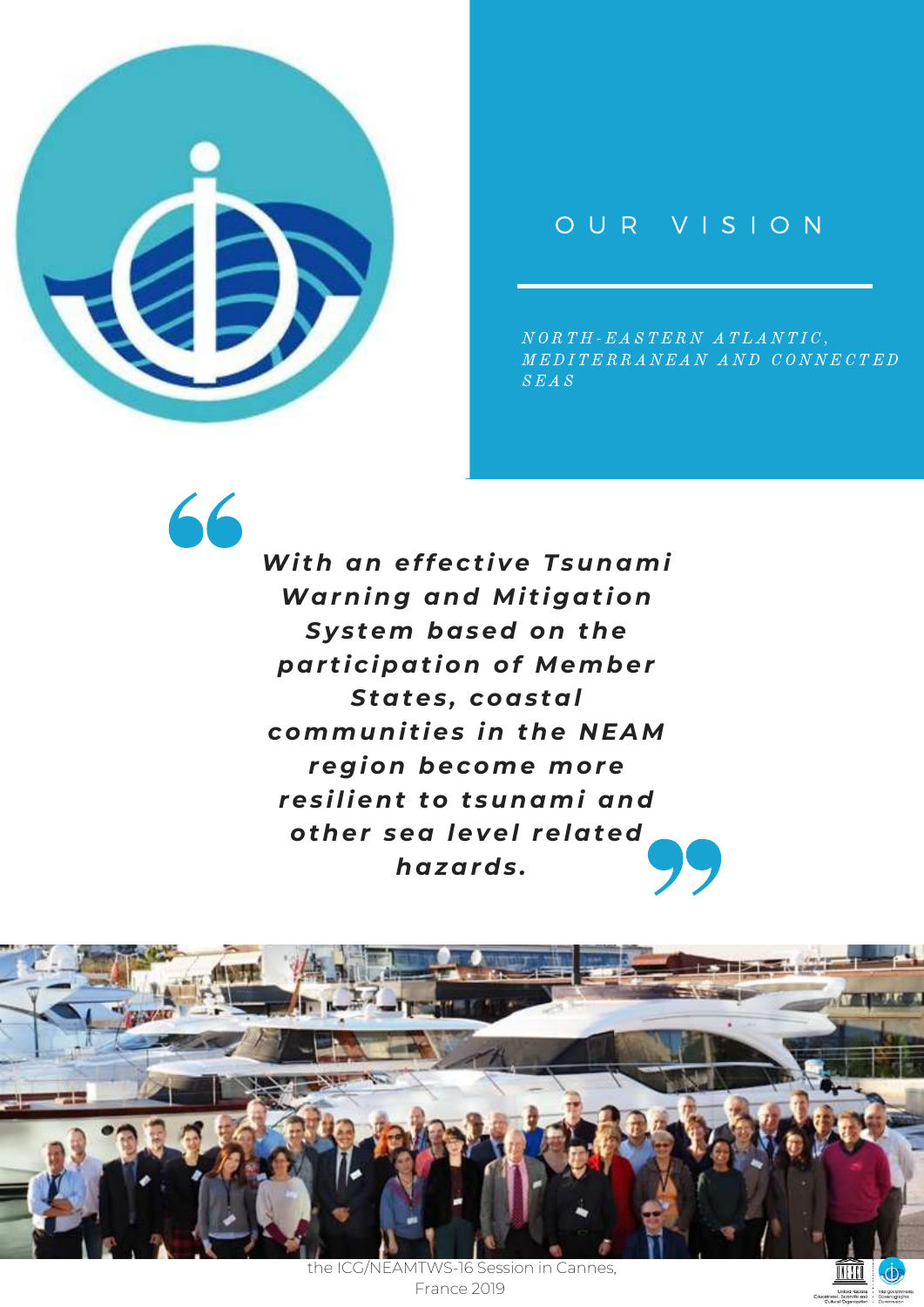

#### OFFICIALS

#### **CHAIR AND VICE-CHAIRPERSON**

Professor Maria Ana Baptista from Portugal was elected in May 2020 as the new Chairperson for the Intergovernmental Coordination Group for North-Eastern Atlantic, the Mediterranean and Connected Seas Tsunami Warning and Mitigation System (ICG/NEAMTWS). She is a Professor at the Instituto Superior de Engenharia de Lisboa and a researcher at Instituto Dom Luiz, University of Lisbon. She holds a habilitation title in Geophysics and Geo-information Sciences, PhD in Physics -Geophysics University of Lisbon.

Professor Costas Synolakis became the new ICG/NEAMTWS vice-chairperson. He is also the Secretary of the Division of Natural Sciences, Academy of Athens, Greece and the Chair of Earth Sciences in the 39-person Academy of Athens, which is the only Greek National Academy.

#### **Professor Maria Ana Baptista**









#### **DENIS CHANG SENG: SECRETARIAT**

Denis Chang Seng is an IOC/UNESCO Programme Specialist working jointly in the Tsunami Unit and the Ocean Observation and Services Section. He supports the coordination of the Global Ocean Observing System (GOOS). In particular he coordinates the GOOS Regional Alliances (GRAs) and the Expert Team on Operational Ocean Forecasting System (ETOOFS). In the Tsunami Unit, he is the technical Secretary for the IOCs ICG/NEAMTWS. He is IOC's focal point for the International Network for Multi-Hazard Early Warning System. Earlier, Dr. Chang Seng was also UNESCO's Natural Science Programme Specialist for the Pacific Island States. Previously, he worked at the United Nations University-Institute for Environment and Human Security(UNU-EHS) in Bonn, Germany.

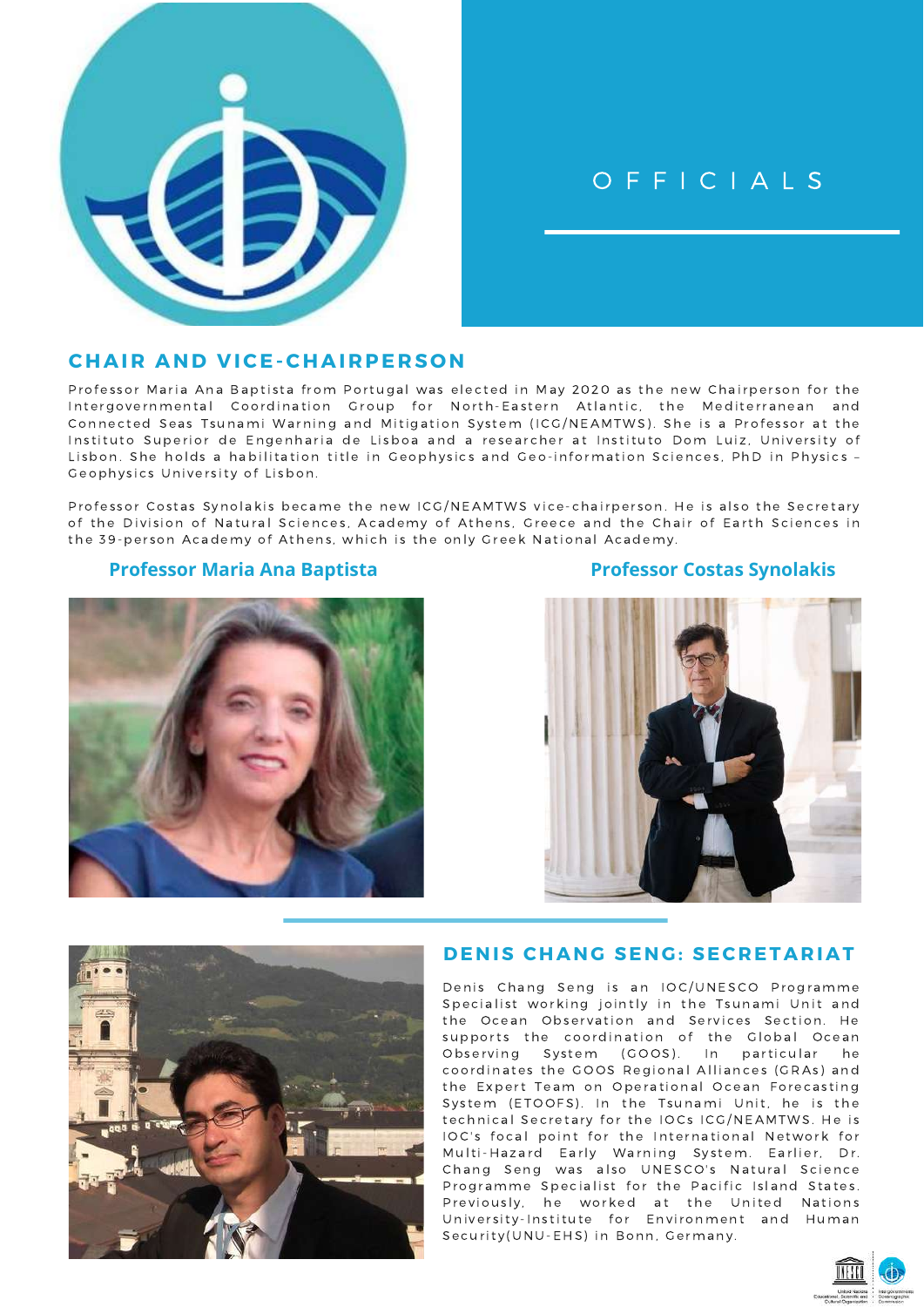

#### TSUNAMI SERVICE PROVIDERS **AND** TSUNAMI INFORMATION CENTRES



François SCHINDELE, Head of the TSP

#### **CENALT** CENTRE NATIONAL D'ALERTE AUX TSUNAMIS

There are five accredited Tsunami Service Providers (TSPs) in the NEAM region: The French National Warning Centre (CENALT), the National Institute of Geophysics and Volcanology (INGV) in Italy, the Portuguese Sea and Atmosphere Institute (IPMA), the Kandilli Observatory and Earthquake Research Institute in Turkey (KOERI) and the Institute of Geodynamics, National Observatory of Athens, Greece (NOA), The Snapshots aim at highlighting the NEAM region TSPs. This first snapshot will showcase the CENALT. The CENALT TSP is located in a building that the CEA (The French Alternative Energies and Atomic Energy Commission) built specifically to house the tsunami warning center. An operator continuously analyzes the seismic signals and verifies that the whole Electronic Chart Display and Information System (ECDIS) is operational. When a strong earthquake occurs in the Western Mediterranean or North-Eastern Atlantic region, the system automatically detects the seismic waves in 1 to 3 minutes and calculates the position of the earthquake and its magnitude. The operator is alerted immediately and validates the automatic processing, makes some corrections if necessary, launches the software for calculating the time of arrival of the tsunami and the software for formatting the warning messages. It then validates the messages, provides the warning messages, and sends them to the French civil security authorities and to other countries. If the tsunami is recorded by tide gauges, the operator measures the tsunami's arrival time as well as its amplitude and sends a new message including these measurements. Moreover, CENALT has participated in four NEAMWave exercises since 2012, with the last one taking place in March 2021.

#### **NEAMTIC** NORTH-EASTERN ATLANTIC, MEDITERRANEAN AND **CONNECTED SEAS**



The North-Eastern Atlantic, Mediterranean and Connected Seas Tsunami Information Centre (NEAMTIC) was established to provide information on warning systems, risks and good practices in respect of tsunamis and other sea-level related hazards for civil protection agencies, disaster management organizations, decision makers, schools, industries in coastal zones and the general public. As such the NEAMTIC supports the development of the NEAMTWS.

There is a need to ensure that people in endangered coastlines are prepared and know what to do, in the event of a tsunami. There is a priority to better educate vulnerable communities about tsunami threats, As celebration to the UN World Oceans Day, 8 June 2021, the ICG/NEAMTWS Secretariat launched social media sites for NEAMTIC on Facebook, LinkedIn, Instagram and Twitter.

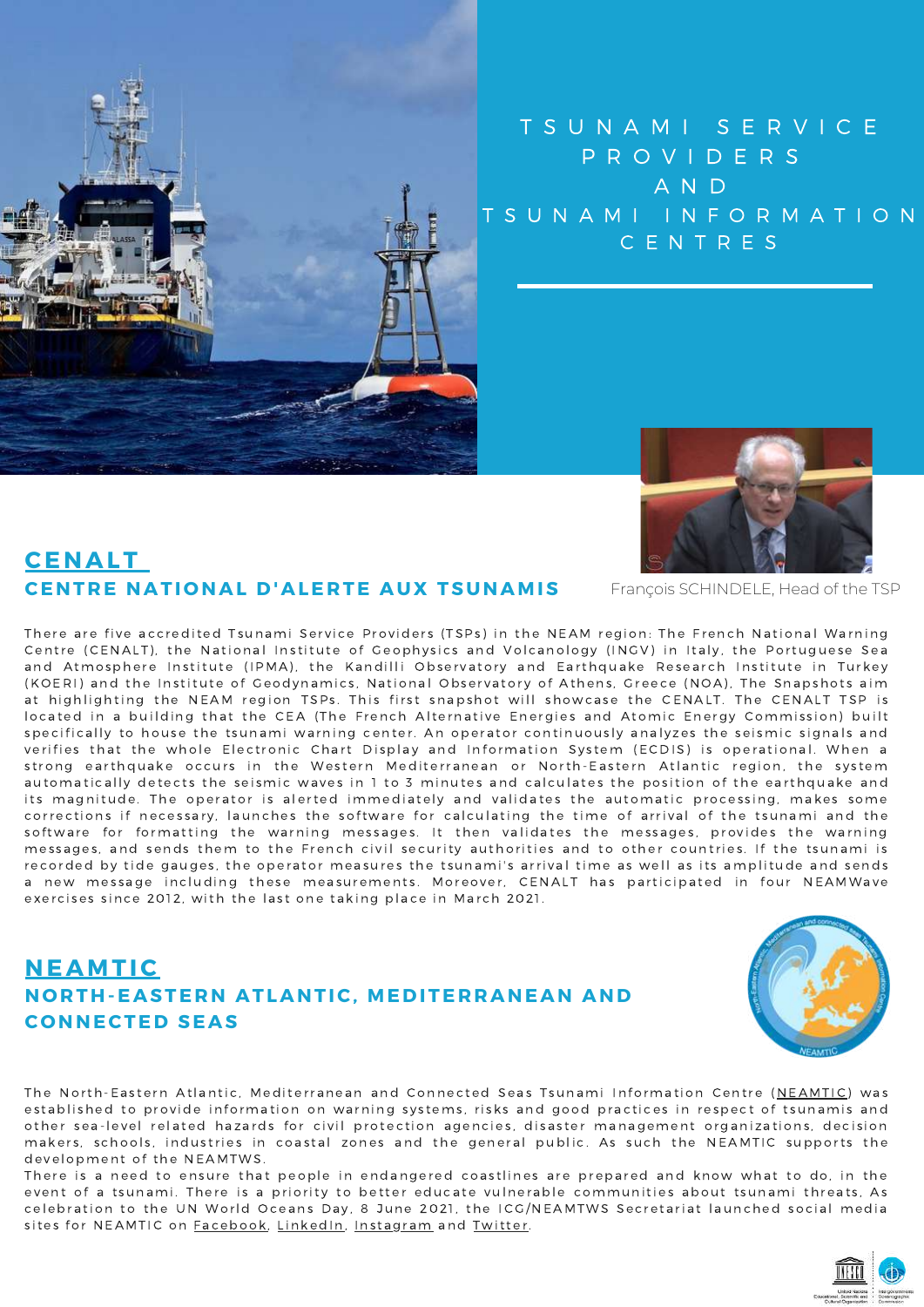

**Member States Non-member States** TSP & NTWC operational

SWEDEN, SYRIA, TUNISIA, TURKEY, UKRAINE, UNITED KINGDOM

#### M E M B E R S H I P

#### **LAST MILE PROJECT G R EECE ( K O S) AND TUR K EY ( B O DRUM)**

On 19 November 2019, an earthquake and tsunami preparedness exercise was organized in the Island of Kos, Greece as part of the 'Tsunami Last Mile' pilot project, funded by the European Commission Directorate General for Humanitarian Aid & Civil Protection. The exercise named KOSWAVE19-LM, was developed by NOA-HLNTWC (the Hellenic National Tsunami Warning Center - National Observatory of Athens) in collaboration with the JRC (Joint Research Centre) and the Municipality of Kos with the objective to test the effectiveness of a new series of technological solutions. It aims to provide tsunami early warnings to the local population, to integrate them into the municipality emergency management plans and procedures and to strengthen its interface with the national tsunami warning system. The exercise sought to provide opportunities for emergency management authorities to define their emergency plans, exercise their operational lines of communications, and promote tsunami preparedness in the community. The exercise scenario is similar to the 20 July 2017 event, when a strong earthquake of magnitude 6.6 struck between Kos Island (Greece) and Bodrum (Turkey), generating a damaging tsunami (1.5m) that hit the Bodrum peninsula and the city of Kos.



Kos, Greece



Bodrum, Turkey

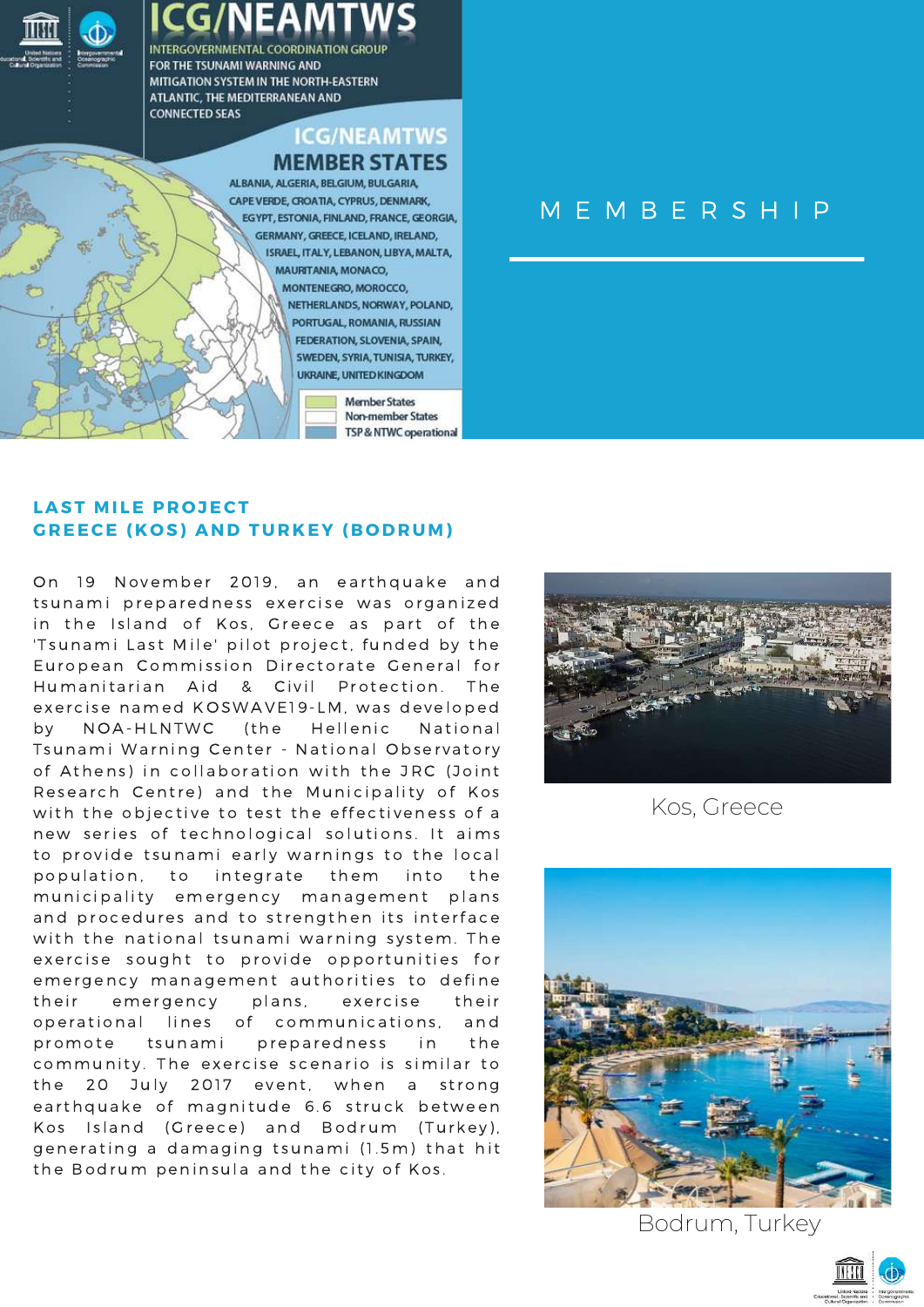

#### TSUNAMI EVENTS



#### **SAMOS AND IZMIR: GREECE AND TURKEY**

On October 30 2020, a significant tsunami triggered by an earthquake of moment magnitude 7.0 (Mw) hit the island of Samos (Greece) and the Aegean coast of the Izmir region (Turkey). The event shed light - once again - on the complexity of warning of locally generated tsunamis with a rapid onset which challenged the ability of local authorities and communities at risk to take early action. According to Turkey's Disaster and Emergency Management Authority (AFAD), one of the confirmed victims in Turkey drowned because of the tsunami that reached a height of up to 2.3m and a maximum runup of 3.8m. This event is a bitter reminder after the wake-up call on 20 July 2017, following the Bodrum (Turkey)-Kos (Greece) tsunami, to increase tsunami preparedness through enhanced sea-level detection networks, education, as well as international cooperation.



#### THE 1755 EARTHQUAKE AND TSUNAMI

The tsunami generated by the 1755 earthquake affected mainly the coasts of the Iberian Peninsula and Northwest Morocco and was observed all over the North Atlantic Coast. The most destructive waves were observed along the coast of Portugal causing an estimated 60,000 deaths. The downtown of Lisbon was flooded by the rising of the waters of the river Tagus and most historical documents reported waves of 6m height. At Cape S. Vincente (Southwest Portugal) the runup height, evaluated from historical data, was greater than 15m. In the city of Lisbon, the penetration of the water was estimated to be 250m.